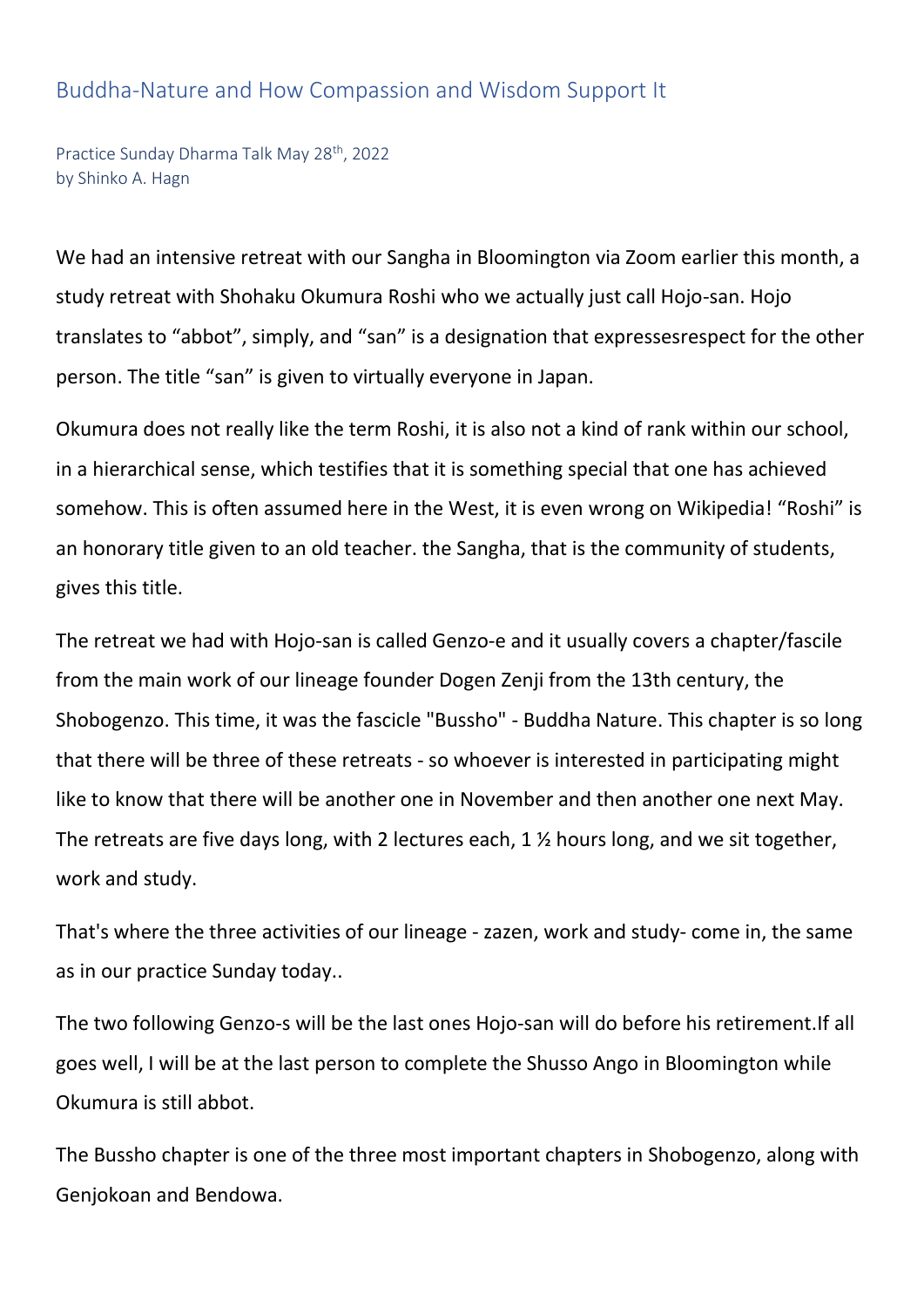"Bussho" is Japanese and means Buddha nature. Buddha nature means that we all have the ability to become Buddha or attain Buddhahood. This was a revolutionary thought around the 3rd century A.D. in India, because until then one could only become a so-called Arhat, an enlightened being, and only within a very elite order of monks, but an ordinary person could never become Buddha-like. This was reserved only for Gautama and his few predecessors because this is an event that takes place only every million years.

In Christianity, by the way, it was not until the 13th century that a human being, no matter what his status or level of education was, could become similar to God, and this was proclaimed by Hugo de Balma, a mystic and the forerunner of Meister Eckhart and many others. In both cases this idea was revolutionary, and many were strongly opposed for these statements.

So, everyone carries the ability to become Buddha within themselves, but what does that mean?

What are the signs of Buddhahood?

Yes, there are the 32 physical signs of a Buddha, you can easily find them on the Internet, some of them are quite bizarre, but many are mystical, like golden skin that shines and golden webbed fingers and toes like frogs, but these are only matters of appearance.

So, what does it mean that we all have Buddha nature and can attain Buddhahood? We have learned a lot about this during the Genzo-e and I would like to encourage everyone to take this opportunity to study with us the next few times.

And there is not enough space here to explain Dogen's argument, Okumura's view, our discussions and my insights on this, but I would like to limit myself to a few things that are essential for me.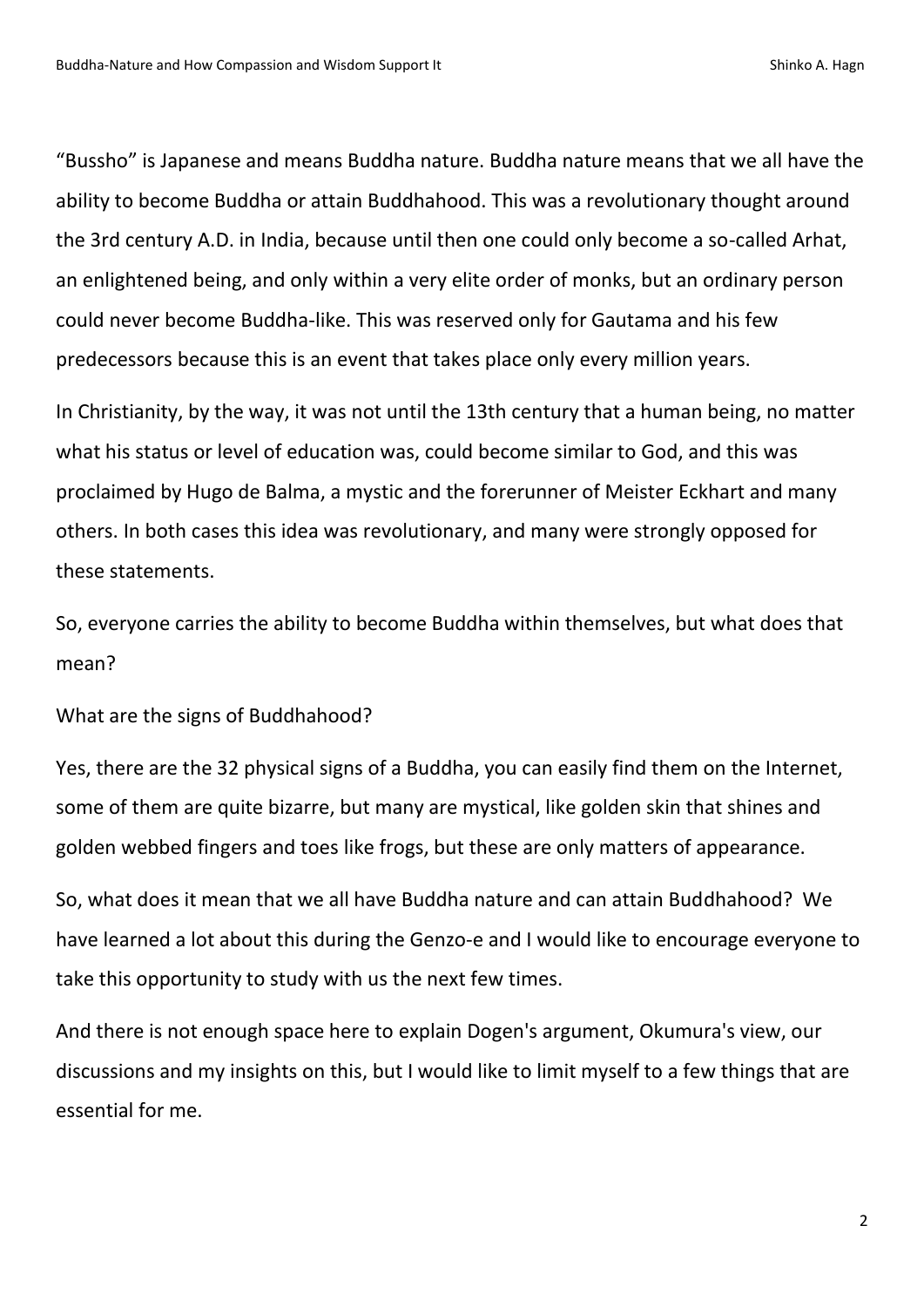First of all, we must remember that Buddha's teaching was revolutionary at the beginning, because he denies Atman, a concept in Indian philosophy that is comparable to the soul in the West. Atman is also called the eternal essence of the mind, that is, that there is nothing solid, nothing external. Buddha instead intruduced anatman, so a form of not-self.

And with the emergence of the concept of Buddha nature, this discussion really gets going again, because one could accept Buddha nature as something fixed, because everyone possesses it.

This discussion continues in Buddhist philosophy until today. In Japan, there is still a movement that denies Buddha nature.

In the first third of Dogen's text, he refers exactly to this and, as usual with Dogen, he plays around with words, the original sutra text and corresponding stories and images from Chinese poetry an literature. I am very happy to have Hojo-san who can interpret these hidden word games and makes me, as someone who speaks neither Japanese, Chinese, nor Sanskrit, aware of these connections.

At the very beginning of the fascicle, Dogen quotes and interprets a sentence from the Parinirvana Sutra which reads:

"All living beings without exception have Buddha nature"

and Hojo-san often talks about the fact that, translated into English, it doesn't make sense, because you have to look at the Chinese characters, which usually also contain the opposite.

Buddhism originated in India and came to China at the beginning of the first century A.D., several hundred years before Bodhidharma. The teachings, transmitted in Indian languages, came in contact with Chinese characters, which were mostly already filled with a meaning. These meanings were on the one hand closely connected to nature, and on the other hand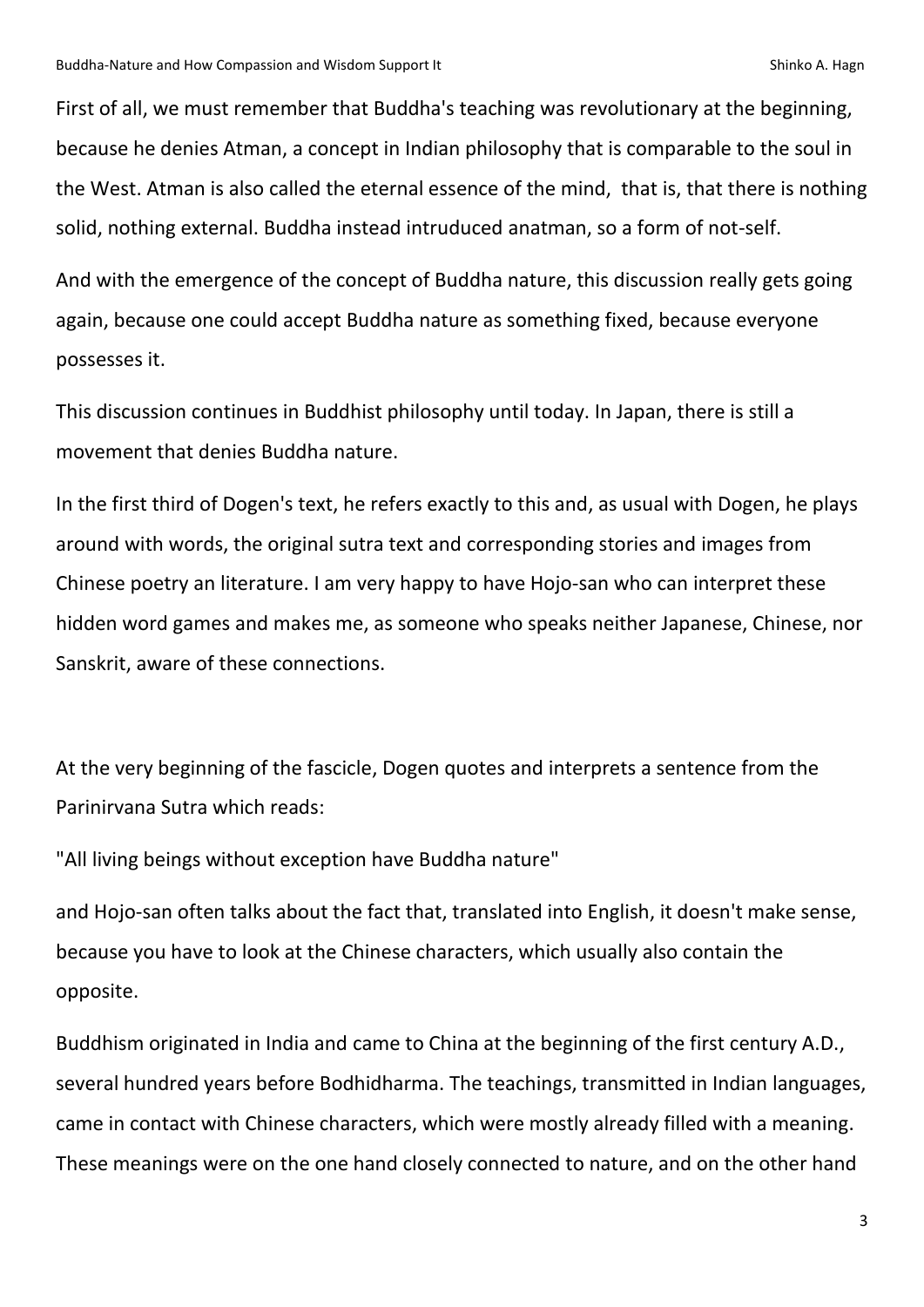the meaning was already filled with the Taoist or Confucian points of view. A prime example is the word "Tao", which translates to "way" or "path", but in Taoism, this is more than the way or path. It is the explanation of the world, I will also come back to this later.

So, when we talk about attaining the Buddha way, a very common phrase in Zen, this view is already included.

From my point of view, one of the reasons for Dogen's way of expressing himself in such a complex way is to avoid falling into all these traps that have opened up over the centuries, or to make them visible.

Let's go back to the first sentence:

"All living beings without exception have Buddha nature".

In Japanese, "u" means "to have", but Dogen interprets it as "being" and in contrast, "Mu" is "not being".

In the Heart Sutra it says, "Form equals form and emptiness equals emptiness, form is emptiness and emptiness is form".

This is like two sides of a coin, that is they are not one and not two, so not either - or, but both at the same time, but the most important thing is: they never meet.

Form always remains form and emptiness always remains emptiness, both are present at the same time but do not mix.

But that also means "Mu equals u".

Many of you probably also know the first koan from the Mummon - Koan ("The Gateless Barrier") in which a monk asks Master Joshu: "Does a dog have Buddha nature or not?" and Joshu answers: "Mu".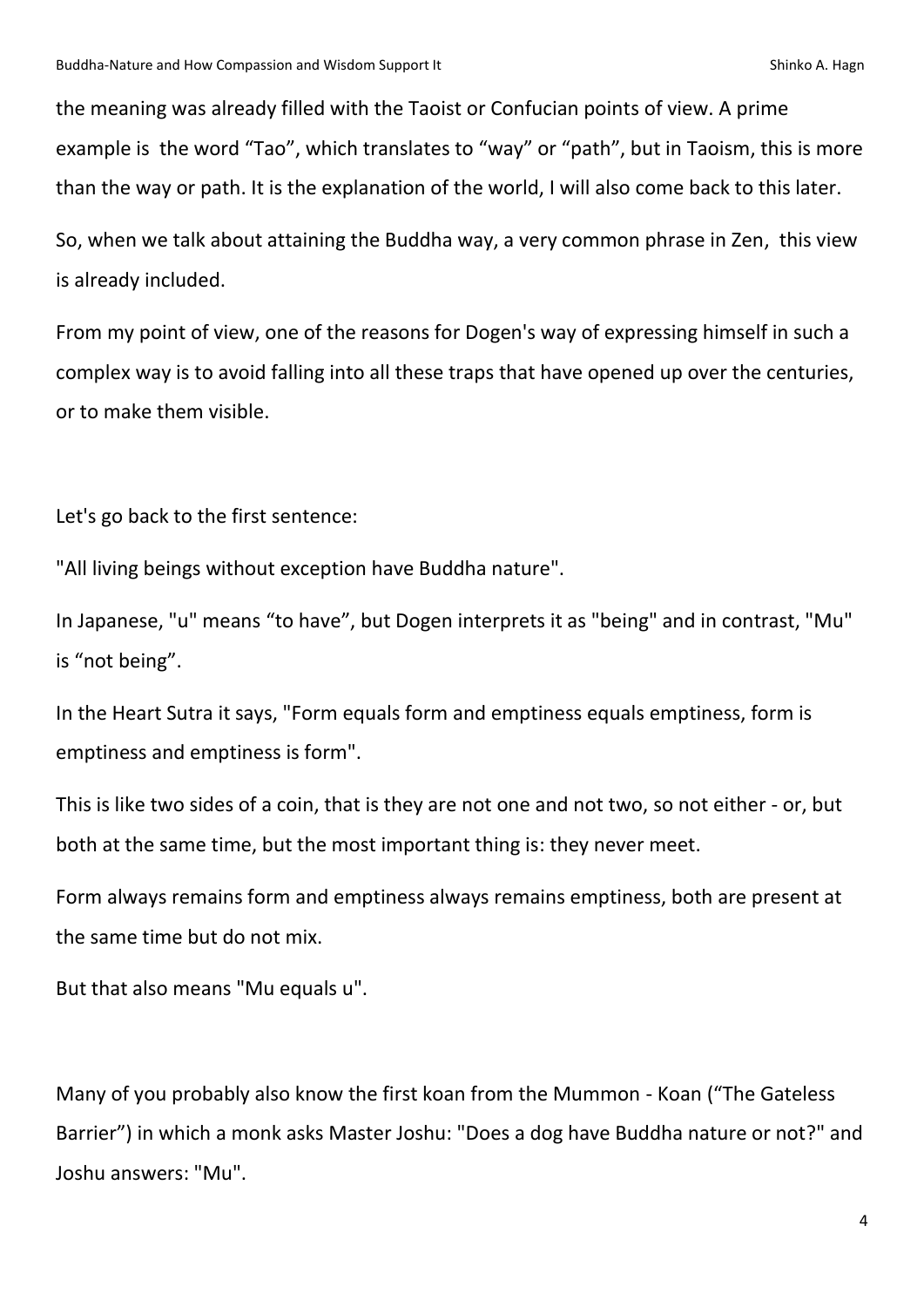Maybe the Gateless Barrier opens up a little, here?

So Mu = U or form=emptiness, when transferred to its Chinese origin from Taoism, to the heaviness of meaning of the words and the transfer of the concept of emptiness and form, is emptiness, in Sanskrit "Shunyata" = absence, and form, Sanskrit "Rupa" =presence or "being there".

So form = emptiness means in Dao: presence = absence.

Absence does not mean that something is empty, but what is absent?

The basis of this concept comes from one of Daoisms two founders, Chuangzu, and is called "tzujan". It explains how the world comes into being, how our world comes into being, this very moment.

"Tzujan" translates to "spontaneous" or "natural".

A more descriptive translation would be "the event of the appearance of a self", an attempt to explain the origin, that which is born, that which is unborn. It is the ontological basis of Daoism, which later became intertwined with Chan Buddhism.

"Wuwei", a part of this concept, literally means "doing nothing" or "selfless action".

Chuangzu who, along with Laotzu, is considered the founder of Daoism, said:

"The 10000 things can only have "tzu-jan" as their source. It is the selfless action - "wu-wei" that makes "tzu-jan" into "tzu-jan", […] when you act selflessly, "wu-wei", you are confident and act from the source."

That is, the self is absent, we act from the source without adding anything, that is, the emerging presence is the true reality, we have added nothing.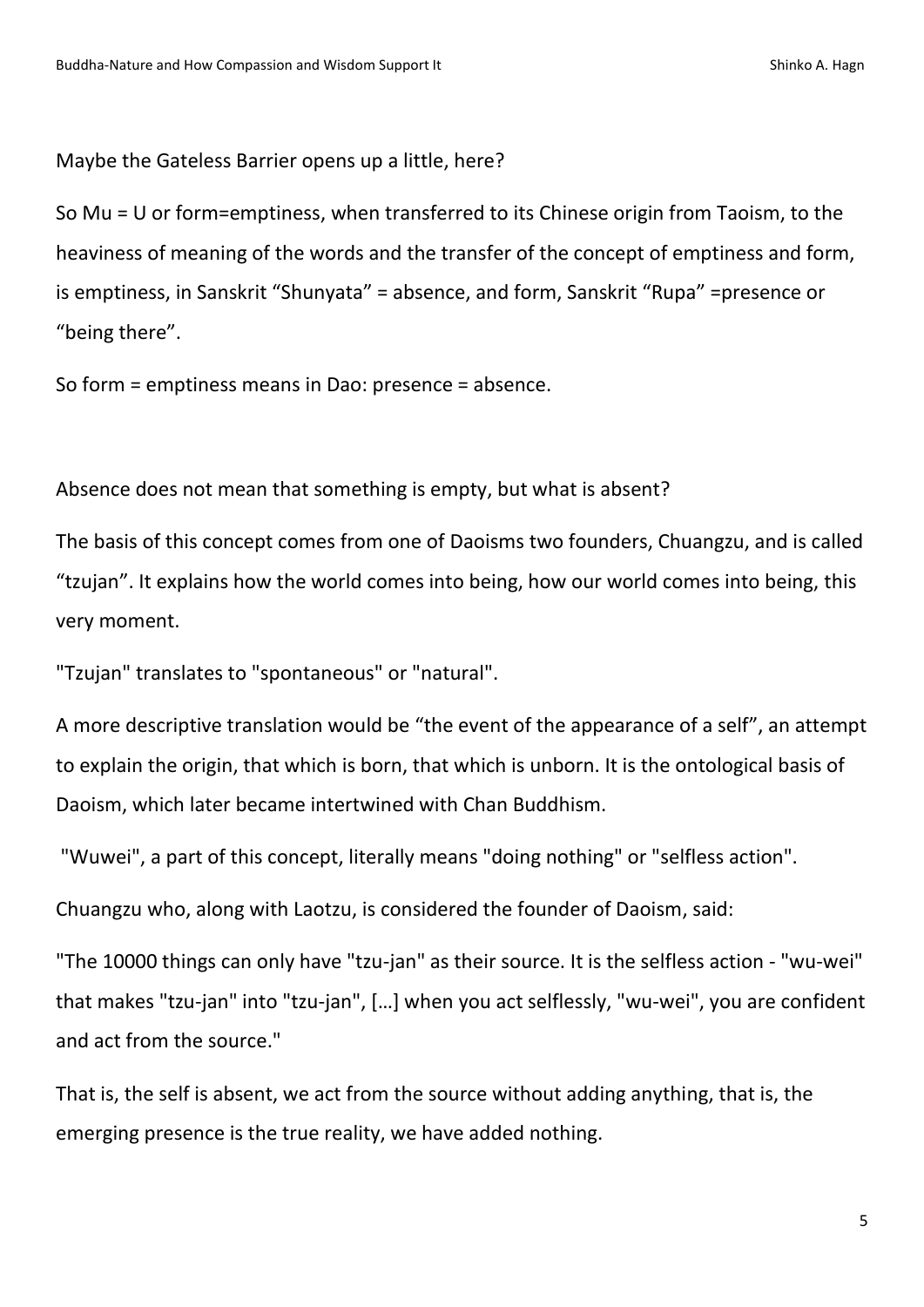To understand Dogen, it is important to always think in this way, always in two ways, these two opposites, at the same time.

But what connects these two opposites if they never meet, or differently put: if they are two sides of the same medal?

They are connected by compassion and wisdom, which, moreover, are mutually dependent.

Compassion and wisdom are the forces that reconcile the constant paradox of our being.

When we open ourselves, tear down the barriers of our limited self, rise beyond our thinking, step out of our habitual way of seeing.

The tool for this is our compassion. When we practice to expand the boundaries of compassion, our inner tightness will widen and these "opposites", the paradoxes of our being, will open up for us.

Further on in the fascicle Bussho, Dogen says:

It is his dharma-wheel turning utterance "What is that which comes thus, in this way?" This is a quote from a dialogue between the 6th Patriarch Huineng and his dharma successor Nanyue (in Japanese Nangako Ejo) who lived from 677 - 744 AD. This dialogue goes as follows:

Huineng asked Nanyue, "Where are you from?"

Nanyue replied, "From Mt. Song."

Huineng asked, "What is it that thus comes?"

Nanyue could not answer.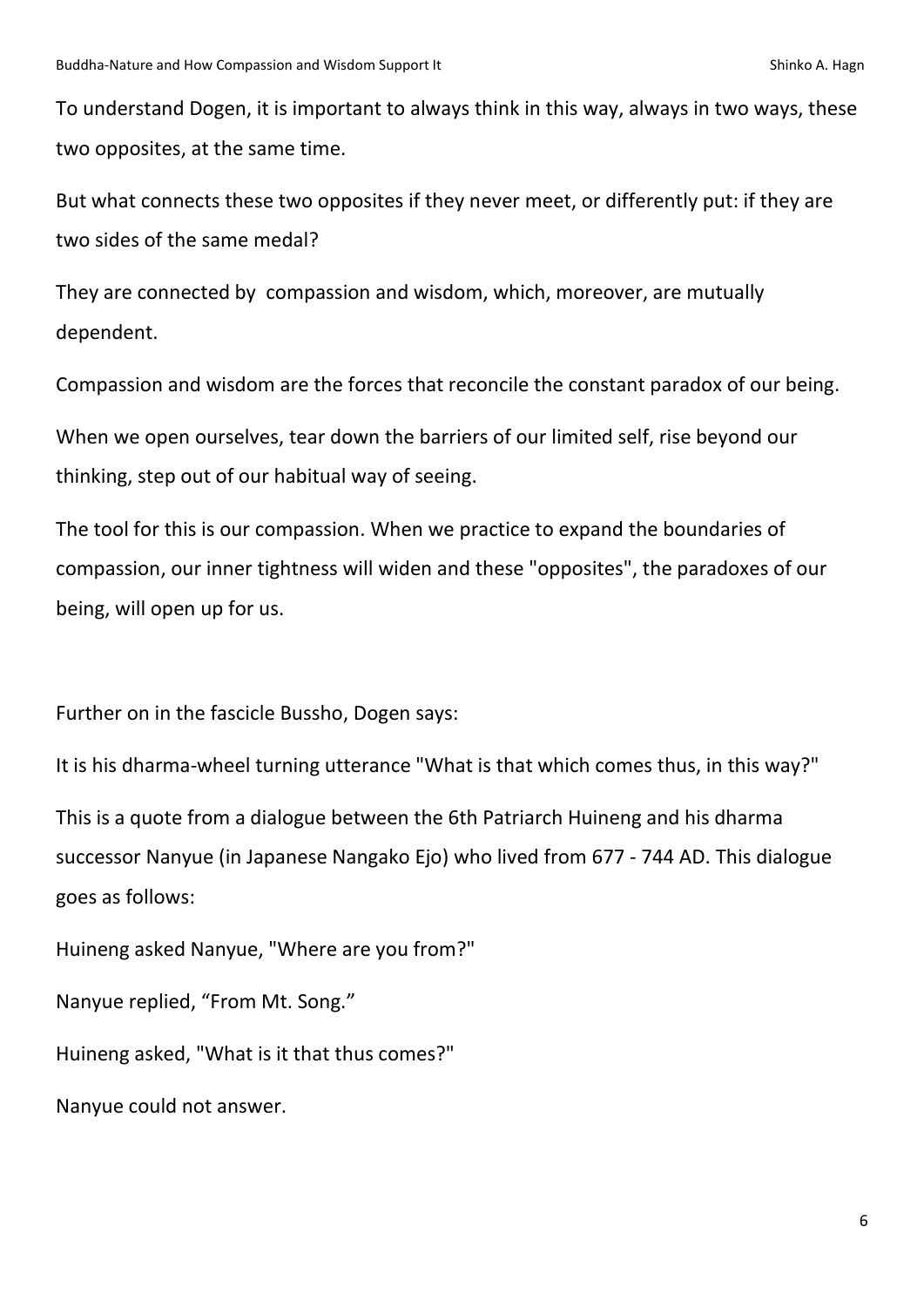After eight years, Nanyue suddenly attained enlightenment. He informed the sixth ancestor about it and said, "I have an understanding."

The sixth ancestor asked, "What is that?"

Nanyue said, "To say just one thing would miss the mark."

The sixth ancestor further asked, "Then can it be made obvious or not?"

Nanyue said, "I'm not saying it can't be made obvious, but it can't be defiled."

The sixth ancestor said, "It is precisely that which is undefiled that is upheld and nurtured by all Buddhas. You are like that. I am also like that."

Nanyue then stayed with the sixth ancestor for fifteen years.

In this dialogue, two very important questions are raised, one is, "Where did you come from?", one is "Where do you come from?" and this question is does not necessarily concern the actual place but is rather related to the path, that is, related to our practice path.

And the second question is "What is this?" and here it gets very difficult as you can see in this dialogue, it is about the fact that after 8 years he brings up an understanding that he can't really explain because what he wants to express is beyond language. He's actually talking about the hidden Buddha nature and that we need to practice with our three poisonous minds (greed, anger, hatred) because they are the cause of our suffering for living in samsara. And that we have to practice, his eight years of practice being an example.

"It is precisely that which is undefiled that all Buddhas uphold and cultivate. You are like that. I am also like that."

This is a statement of what Buddha nature is.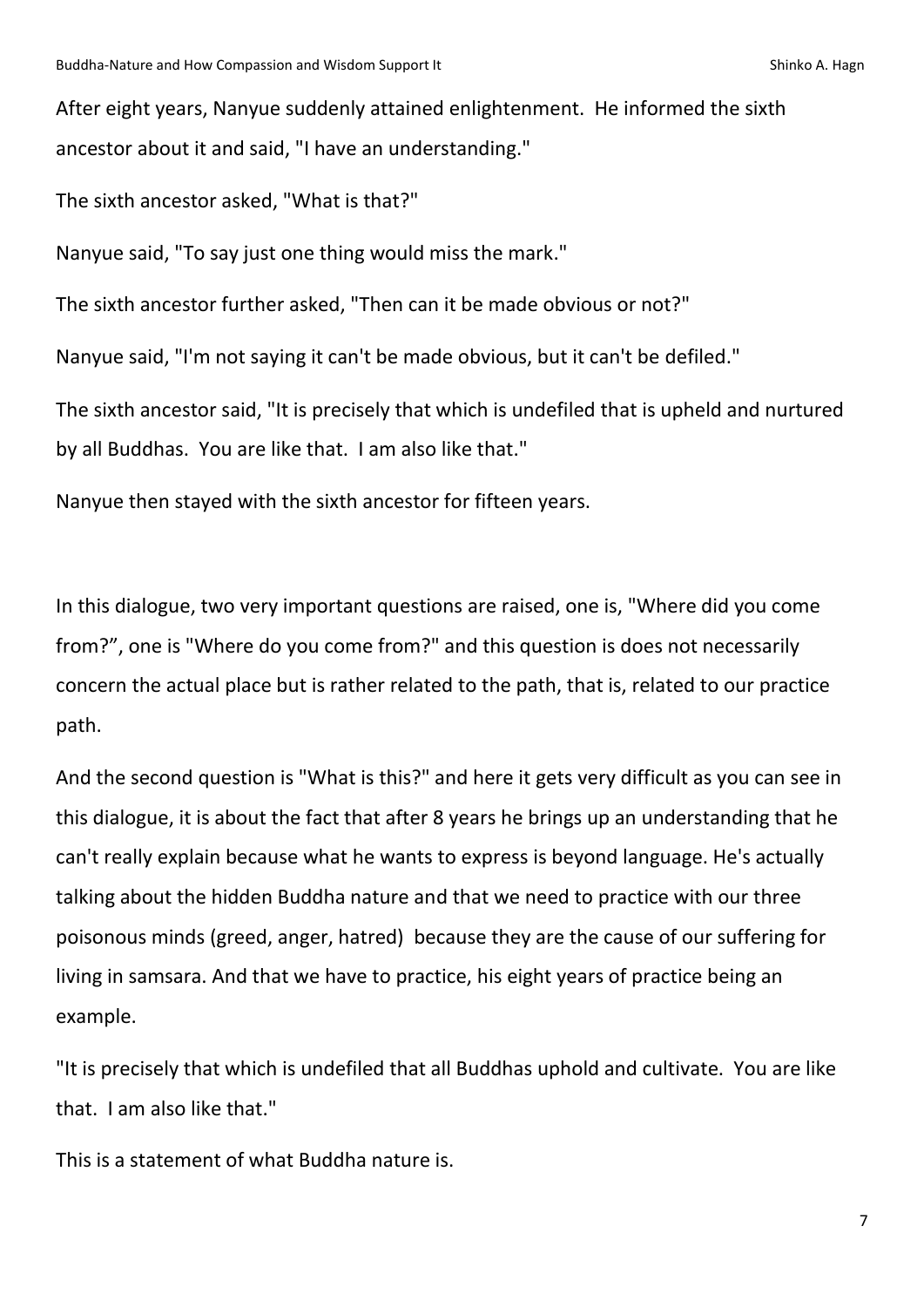If, in our practice, we include the question, "What is it that thus comes?" or just "What is this?", backe up with this understanding, it can help us expand our view.

If in our questions: "What is this?", or "Why?", we leave our conditioned way of thinking and, for example, do not immediately put a label on things. Take this glass of water, for example – and examine not that which we are seeing, but examine our perception of it and see how it arises. If we do not refer to our habitual strand of consciousness, we can grow.

So, we have a sensory perception, and our mind immediately calls the appropriate routine, that which is called a feedback loop in mechanics, so there is a routine going on, depending on our imprint, that means we tell ourselves the story we always tell ourselves, what the sensory sensations evoke in us, e.g. that water is transparent, that is is translucent. The fact that we call it "transparent" is a cultural agreement.

In book four of "Zuimonki", anothertext by Dogen, which has just been published in English in a new translation by Hojo-san, the questi "n "What color is the gra"s?" is raised. The answer is "yellow", and the master tells the monk that he has also attained understanding.

Now this is a very simple example, it is more difficult with our emotions because we are so entangled in them. Untangling this tangle requires some effort and also some support.

What has helped me a lot on the one hand is the practice of "Neidan", the practice of inner alchemy from Daoism, an exercise which, too, is rooted in the early phases of Daoism. It is recognizing the network of the inner energy pathways and how our energies are flowing within it and the connection to our emotions.

On the other hand, to link this inner flow to our outer world, the exercise of social engagement, has also had a great effect on me.

8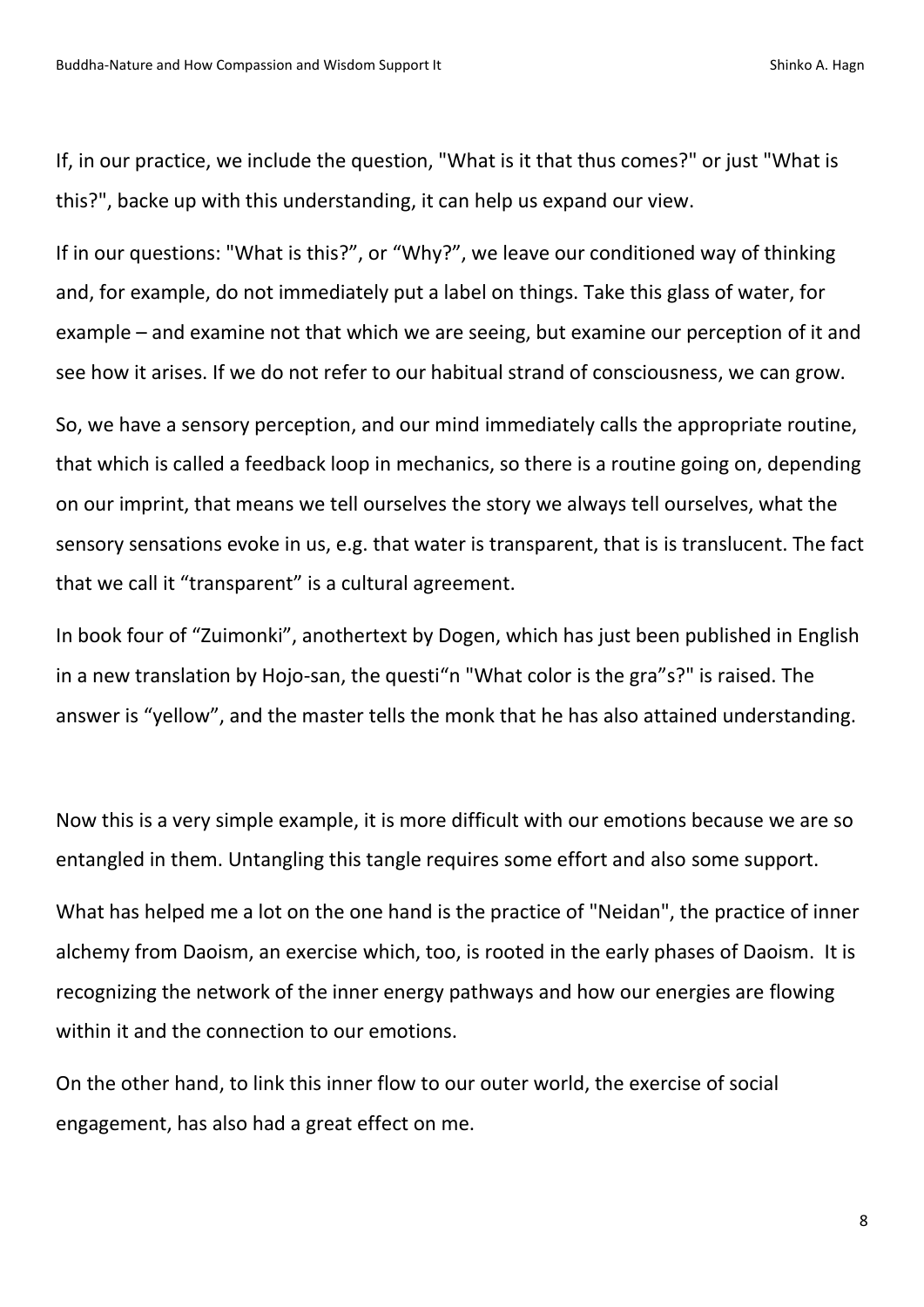Norman Fisher, a very well-known American Zen teacher and poet from the lineage of Shunryu Suzuki, writes in his book "Training in compassion" that in Zen, unlike in other Buddhist lineages such as Tibetan Buddhism, there are no exercises to work with emotions and he borrows the exercises for compassion from Tibetan Buddhism and the practice of tonglen.

This may be good and helpful, but I believe that in Zen, these roots that ultimately lie in this practice of inner alchemy, which is based on the fact that the process of transformation is an inherent reality, are very strong.

It's about recognizing the integration of our emotional energies, the kleshas, (Sanskrit) as they are called in the Abhidharma scriptures, into our inner emotional energy circuits as they have been integrated since the beginning of Daoism.

I have often talked about this and we will perhaps be able to do our own workshop on it this autumn, together with Susanne, who is a Qigong teacher. Neidan is often referred to as a kind of silent Qigong.

This sounds very mystical and yes, opening to our own mysticism is a gateway to gaining an understanding of what lies beyond our thinking.

It's more like gaining a sense of what's going on inside of us and how our world is generated.

For me it was and is very helpful to do this exercise in the outside world as well. This became possible through my voluntary work in social institutions.

It allowed me to give this exercise more room in which to closely observe and explore our own emergence. A space in which I can consciously take back my self, my ego, and be more intensely absorbed in the "other", get more involved in the present situation itself than in my everyday life, at work, at home with family or friends, or my professional life.